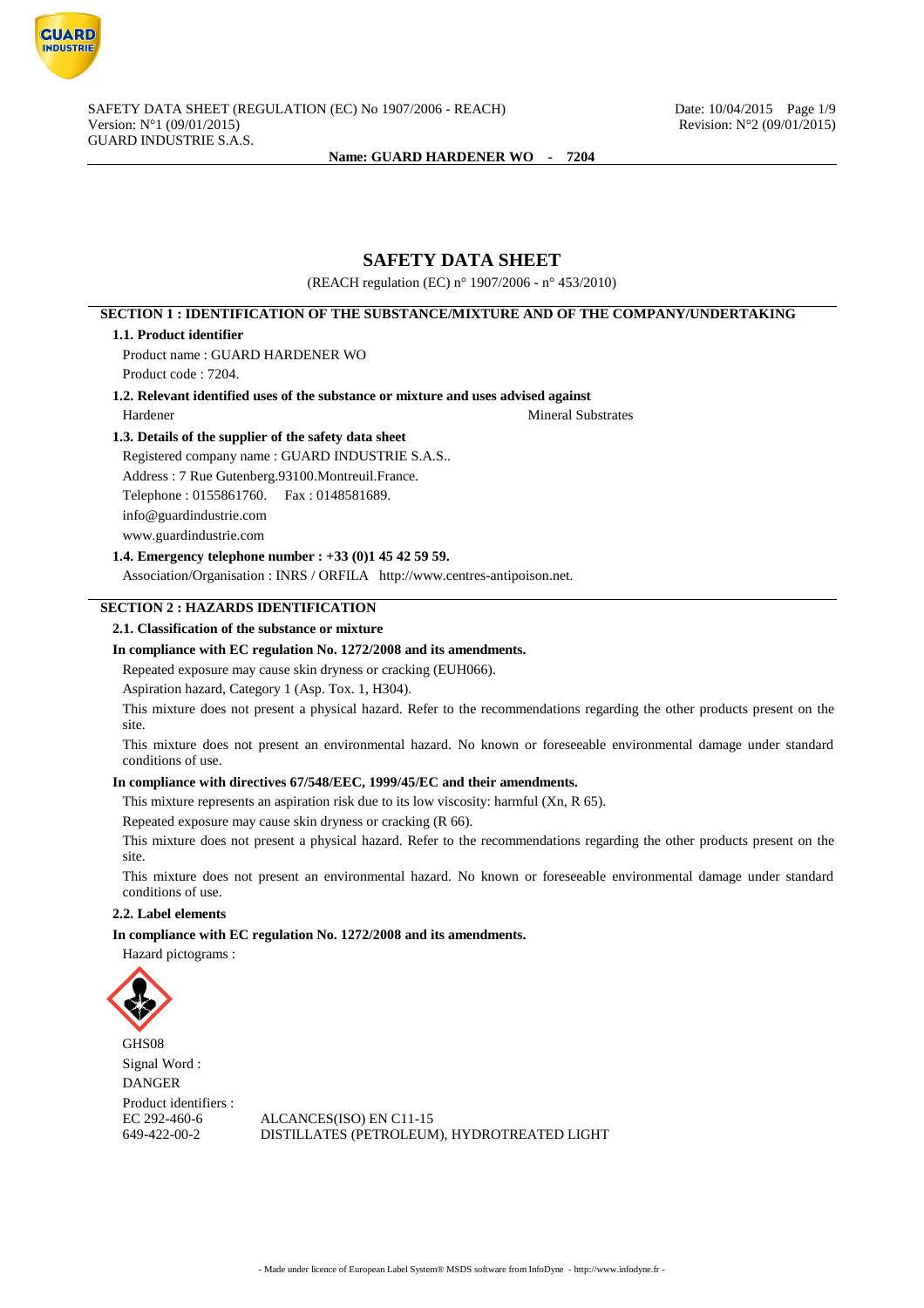

| Hazard statements :                   |                                                                       |
|---------------------------------------|-----------------------------------------------------------------------|
| H <sub>304</sub>                      | May be fatal if swallowed and enters airways.                         |
| EUH066                                | Repeated exposure may cause skin dryness or cracking.                 |
| Precautionary statements - General :  |                                                                       |
| P <sub>101</sub>                      | If medical advice is needed, have product container or label at hand. |
| P <sub>102</sub>                      | Keep out of reach of children.                                        |
| P <sub>103</sub>                      | Read label before use.                                                |
| Precautionary statements - Response : |                                                                       |
| $P301 + P310$                         | IF SWALLOWED: Immediately call a POISON CENTER or doctor/physician.   |
| P331                                  | Do NOT induce vomiting.                                               |
| Precautionary statements - Storage :  |                                                                       |
| P <sub>405</sub>                      | Store locked up.                                                      |
| Precautionary statements - Disposal : |                                                                       |
| P <sub>501</sub>                      | Dispose of contents/container to                                      |
|                                       |                                                                       |

### **2.3. Other hazards**

The mixture does not contain any substances classified as 'Substances of Very High Concern' (SVHC) by the European CHemical s Agency (ECHA) under article 57 of REACH: http://echa.europa.eu/fr/candidate-list-table

The mixture satisfies neither the PBT nor the vPvB criteria for mixtures in accordance with annexe XIII of the REACH regulations EC 1907/2006.

## **SECTION 3 : COMPOSITION/INFORMATION ON INGREDIENTS**

## **3.1. Substances**

No substances fulfil the criteria set forth in annexe II section A of the REACH regulation (EC) n° 1907/2006.

# **3.2. Mixtures**

| <b>Composition:</b>           |                                    |                 |       |                     |
|-------------------------------|------------------------------------|-----------------|-------|---------------------|
| Identification                | $\overline{(\text{EC})}$ 1272/2008 | 67/548/EEC      | Note  | %                   |
| INDEX: TX 01000               | GHS08                              | Xn              |       | $25 \le x \% < 50$  |
| CAS: 90622-58-5               | Dgr                                | Xn; R65         |       |                     |
| EC: 292-460-6                 | Asp. Tox. 1, H304                  | R <sub>66</sub> |       |                     |
| REACH: 01-2119456810-40       |                                    |                 |       |                     |
|                               |                                    |                 |       |                     |
| ALCANCES(ISO) EN C11-15       |                                    |                 |       |                     |
| INDEX: 014-005-00-0           | <b>GHS02, GHS07</b>                | Xn              | $[1]$ | $2.5 \le x \% < 10$ |
| CAS: 78-10-4                  | Wng                                | Xn; R20         |       |                     |
| $EC: 201-083-8$               | Flam. Liq. 3, H226                 | Xi:R36/37       |       |                     |
|                               | Acute Tox. 4, H332                 | R10             |       |                     |
| <b>TETRAETHYL SILICATE</b>    | Eye Irrit. 2, H319                 |                 |       |                     |
|                               | STOT SE 3, H335                    |                 |       |                     |
| INDEX: 649-422-00-2           | GHS08                              | Xn              |       | $0 \le x \% < 2.5$  |
| CAS: 64742-47-8               | Dgr                                | Xn; R65         |       |                     |
| EC: 265-149-8                 | Asp. Tox. 1, H304                  |                 |       |                     |
|                               |                                    |                 |       |                     |
| DISTILLATES (PETROLEUM),      |                                    |                 |       |                     |
| <b>HYDROTREATED LIGHT</b>     |                                    |                 |       |                     |
| <b>INDEX: GI000138.1</b>      |                                    |                 | $[1]$ | $0 \le x \% < 2.5$  |
| CAS: 34590-94-8               |                                    |                 |       |                     |
| EC: 252-104-2                 |                                    |                 |       |                     |
|                               |                                    |                 |       |                     |
| DIPROPYLENE GLYCOL MONOMETHYL |                                    |                 |       |                     |
| <b>ETHER</b>                  |                                    |                 |       |                     |

### **Information on ingredients :**

[1] Substance for which maximum workplace exposure limits are available.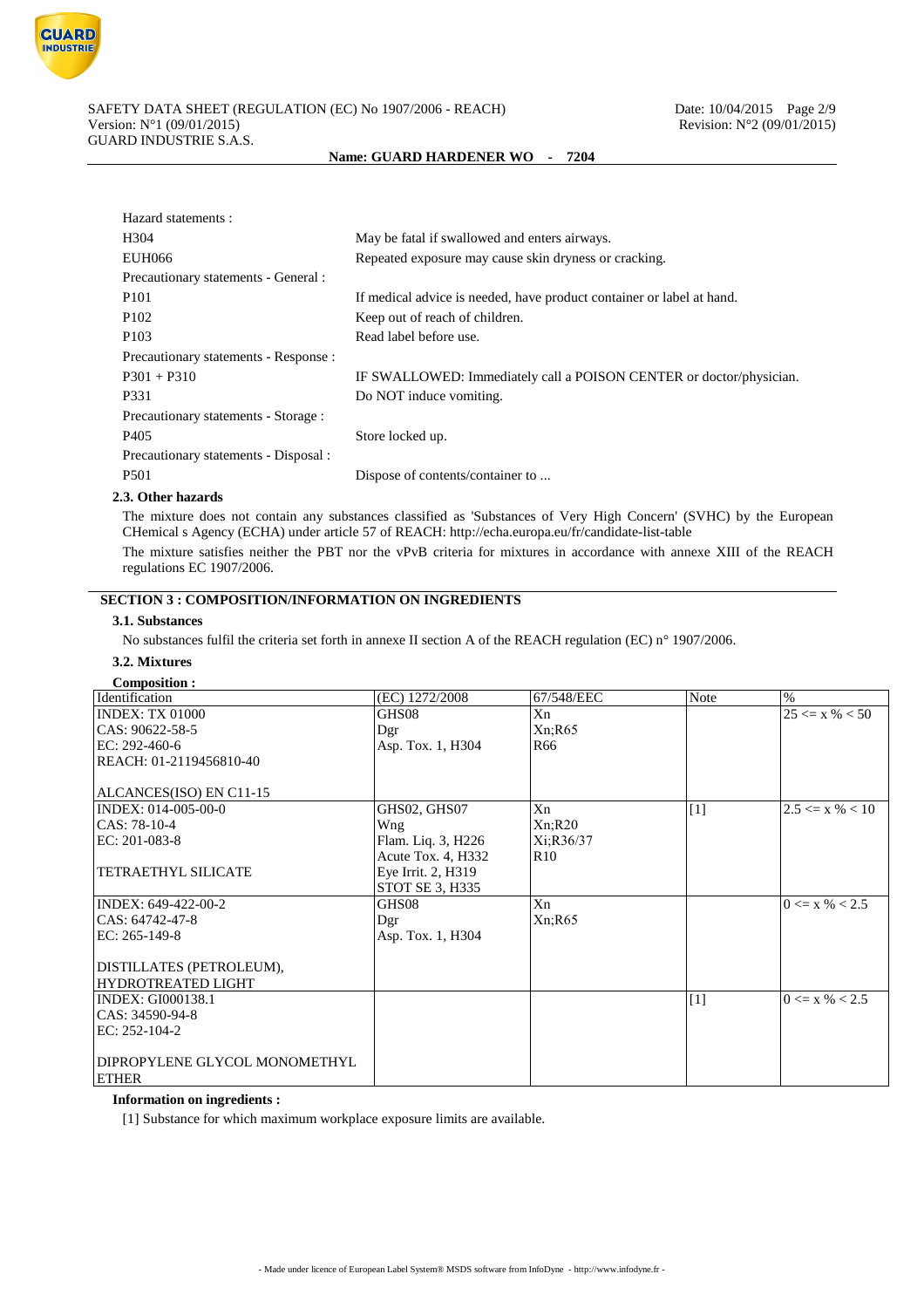

### **SECTION 4 : FIRST AID MEASURES**

As a general rule, in case of doubt or if symptoms persist, always call a doctor.

NEVER induce swallowing by an unconscious person.

#### **4.1. Description of first aid measures**

### **In the event of splashes or contact with eyes :**

Wash thoroughly with soft, clean water for 15 minutes holding the eyelids open.

### **In the event of splashes or contact with skin :**

Remove contaminated clothing and wash the skin thoroughly with soap and water or a recognised cleaner.

Watch out for any remaining product between skin and clothing, watches, shoes, etc.

If the contaminated area is widespread and/or there is damage to the skin, a doctor must be consulted or the patient transferred to hospital.

### **In the event of swallowing :**

Do not give the patient anything orally.

In the event of swallowing, if the quantity is small (no more than one mouthful), rinse the mouth with water and consult a doctor.

Seek medical attention, showing the label.

If swallowed accidentally, call a doctor to ascertain whether observation and hospital care will be necessary. Show the label.

If swallowed accidentally, do not allow to drink, do not induce vomiting and transfer to hospital immediately by ambulance. Show the label to the doctor.

## **4.2. Most important symptoms and effects, both acute and delayed**

No data available.

### **4.3. Indication of any immediate medical attention and special treatment needed**

No data available.

# **SECTION 5 : FIREFIGHTING MEASURES**

Non-flammable.

### **5.1. Extinguishing media**

#### **Suitable methods of extinction**

In the event of a fire, use :

- sprayed water or water mist
- foam
- multipurpose ABC powder
- BC powder
- carbon dioxide (CO2)

### **Unsuitable methods of extinction**

In the event of a fire, do not use :

- water jet

### **5.2. Special hazards arising from the substance or mixture**

A fire will often produce a thick black smoke. Exposure to decomposition products may be hazardous to health.

Do not breathe in smoke.

In the event of a fire, the following may be formed :

- carbon monoxide (CO)

- carbon dioxide (CO2)

#### **5.3. Advice for firefighters**

In case of fire, use an independant respiratory device and wear a protective suit.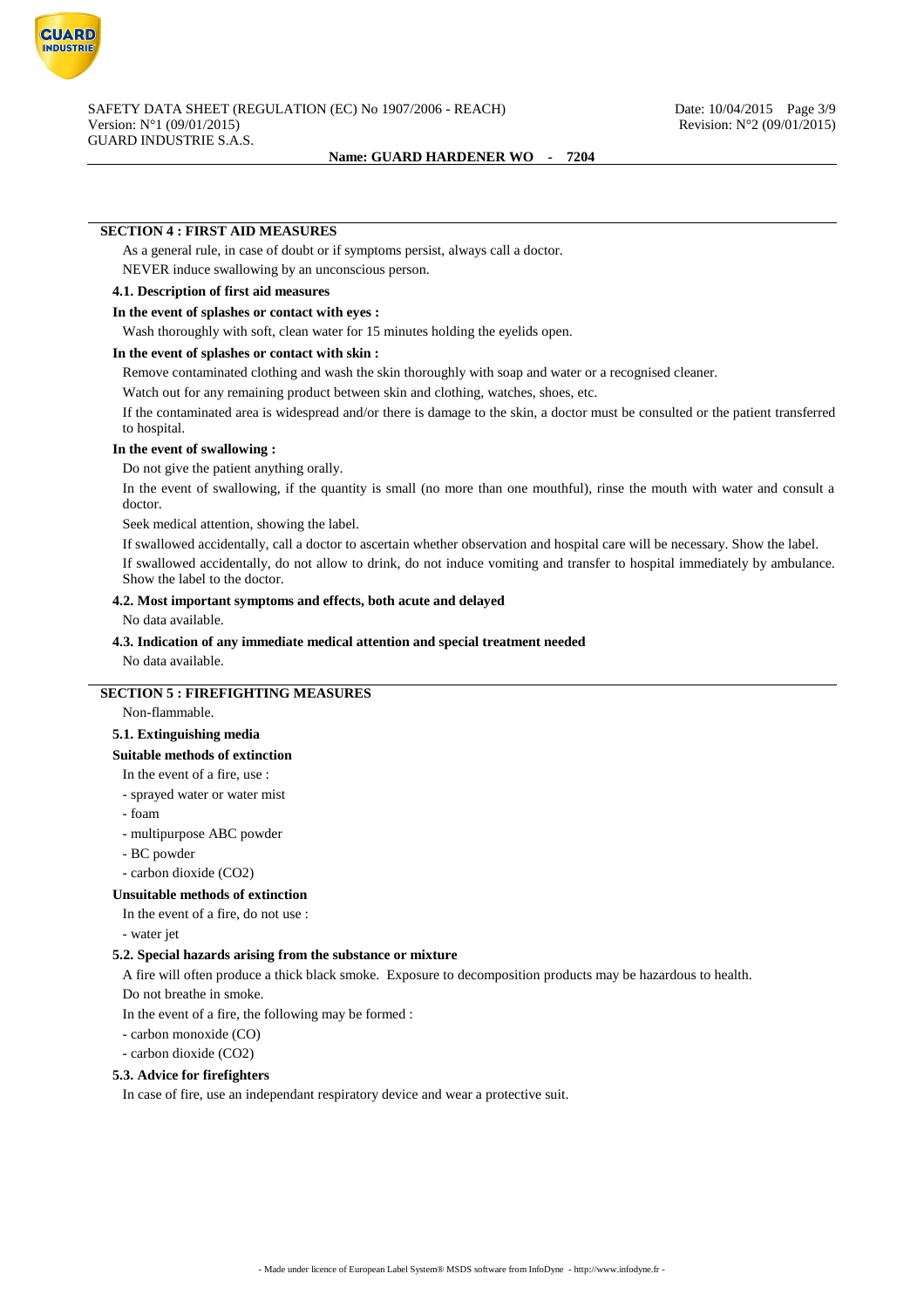

# **SECTION 6 : ACCIDENTAL RELEASE MEASURES**

### **6.1. Personal precautions, protective equipment and emergency procedures**

Consult the safety measures listed under headings 7 and 8.

### **For non fire-fighters**

Avoid any contact with the skin and eyes.

## **For fire-fighters**

Fire-fighters will be equipped with suitable personal protective equipment (See section 8).

#### **6.2. Environmental precautions**

Contain and control the leaks or spills with non-combustible absorbent materials such as sand, earth, vermiculite, diatomaceous earth in drums for waste disposal.

Prevent any material from entering drains or waterways.

### **6.3. Methods and material for containment and cleaning up**

Clean preferably with a detergent, do not use solvents.

**6.4. Reference to other sections**

No data available.

## **SECTION 7 : HANDLING AND STORAGE**

Requirements relating to storage premises apply to all facilities where the mixture is handled.

#### **7.1. Precautions for safe handling**

Always wash hands after handling.

Remove and wash contaminated clothing before re-using.

Ensure that there is adequate ventilation, especially in confined areas.

### **Fire prevention :**

Handle in well-ventilated areas.

Never inhale this mixture.

Prevent access by unauthorised personnel.

### **Recommended equipment and procedures :**

For personal protection, see section 8.

Observe precautions stated on label and also industrial safety regulations.

Packages which have been opened must be reclosed carefully and stored in an upright position.

## **Prohibited equipment and procedures :**

No smoking, eating or drinking in areas where the mixture is used.

## **7.2. Conditions for safe storage, including any incompatibilities**

No data available.

### **Storage**

Keep out of reach of children.

Keep the container tightly closed in a dry, well-ventilated place.

Keep away from food and drink, including those for animals.

The floor must be impermeable and form a collecting basin so that, in the event of an accidental spillage, the liquid cannot spread beyond this area.

### **Packaging**

Always keep in packaging made of an identical material to the original.

## **7.3. Specific end use(s)**

No data available.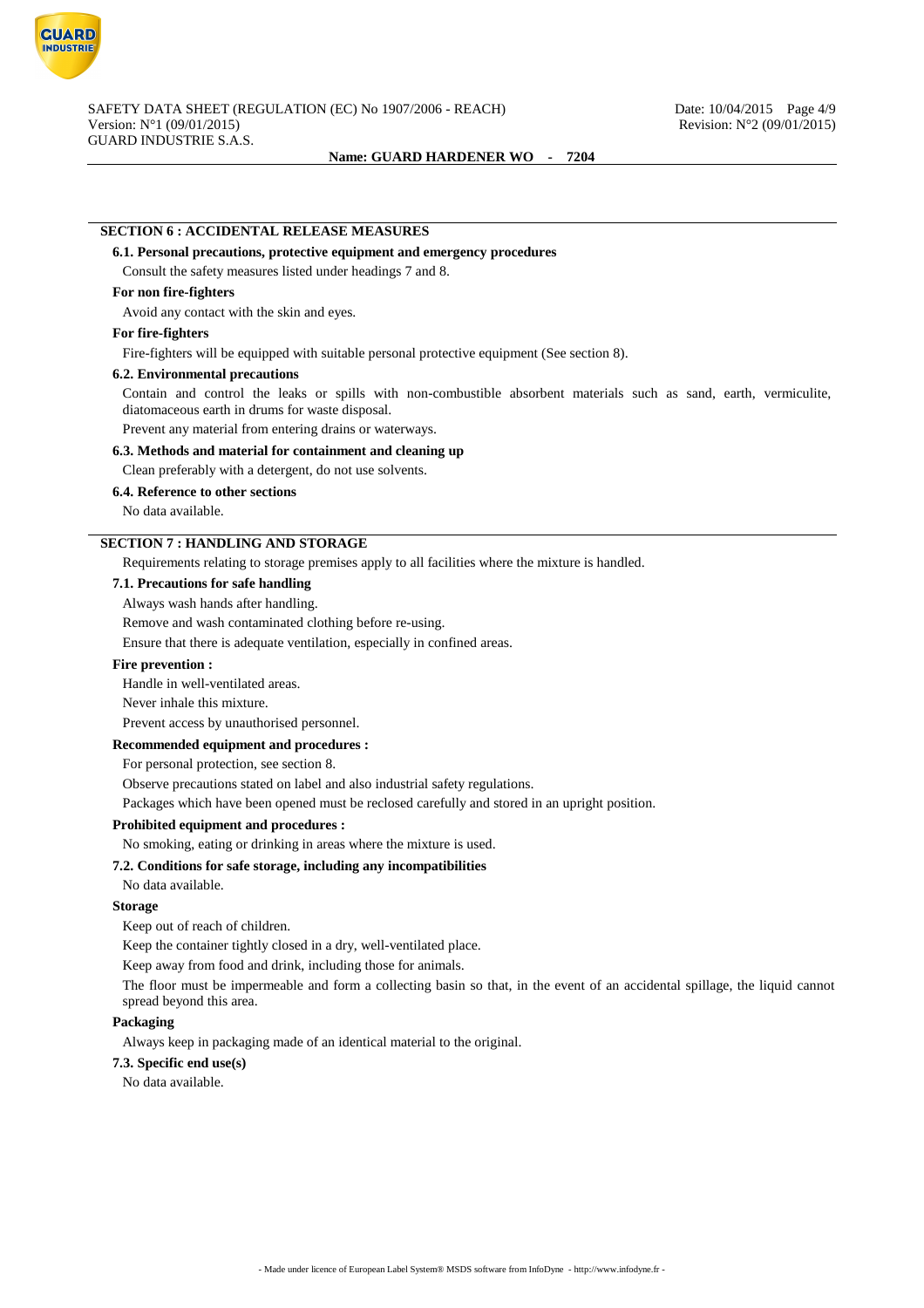

| <b>SECTION 8 : EXPOSURE CONTROLS/PERSONAL PROTECTION</b>                                                |                           |                           |                           |                     |           |                          |
|---------------------------------------------------------------------------------------------------------|---------------------------|---------------------------|---------------------------|---------------------|-----------|--------------------------|
| 8.1. Control parameters                                                                                 |                           |                           |                           |                     |           |                          |
| <b>Occupational exposure limits:</b>                                                                    |                           |                           |                           |                     |           |                          |
| - European Union (2009/161/EU, 2006/15/EC, 2000/39/EC, 98/24/EC)                                        |                           |                           |                           |                     |           |                          |
| CAS                                                                                                     | $VME-mg/m3$ : $VME-ppm$ : |                           | $VLE-mg/m3$ : $VLE-ppm$ : |                     | Notes :   |                          |
| 34590-94-8                                                                                              | 308                       | 50                        |                           |                     | Peau      |                          |
| - ACGIH TLV (American Conference of Governmental Industrial Hygienists, Threshold Limit Values, 2010) : |                           |                           |                           |                     |           |                          |
| <b>CAS</b>                                                                                              | TWA :                     | STEL:                     | Ceiling:                  | Definition :        | Criteria: |                          |
| 78-10-4                                                                                                 | $10$ ppm                  | $\overline{\phantom{a}}$  |                           |                     |           |                          |
| 34590-94-8                                                                                              | $100$ ppm                 | 150 ppm                   |                           |                     |           |                          |
| - Germany - AGW (BAuA - TRGS 900, 21/06/2010) :                                                         |                           |                           |                           |                     |           |                          |
| <b>CAS</b>                                                                                              | VME:                      | VME:                      | Excess                    | <b>Notes</b>        |           |                          |
| 34590-94-8                                                                                              | $50 \text{ ml/m}$ 3       | $310 \text{ mg/m}$        | 1(I)                      | DFG, EU             |           |                          |
| - France (INRS - ED984 : 2008) :                                                                        |                           |                           |                           |                     |           |                          |
| <b>CAS</b>                                                                                              | $VME-ppm$ :               | $VME-mg/m3$ : $VLE-ppm$ : |                           | VLE-mg/m3 : Notes : |           | TMP No:                  |
| $78-10-4$                                                                                               | 10                        | 85                        |                           |                     |           | $\overline{\phantom{a}}$ |
| 34590-94-8                                                                                              | 50                        | 308                       |                           |                     | *         | 84                       |
| - UK / WEL (Workplace exposure limits, EH40/2005, 2007):                                                |                           |                           |                           |                     |           |                          |
| <b>CAS</b>                                                                                              | TWA :                     | STEL:                     | Ceiling:                  | Definition :        | Criteria: |                          |
| 34590-94-8                                                                                              | $50$ ppm                  |                           |                           |                     |           |                          |

#### **8.2. Exposure controls**

#### **Personal protection measures, such as personal protective equipment**

Pictogram(s) indicating the obligation of wearing personal protective equipment (PPE) :



Use personal protective equipment that is clean and has been properly maintained.

Store personal protective equipment in a clean place, away from the work area.

Never eat, drink or smoke during use. Remove and wash contaminated clothing before re-using. Ensure that there is adequate ventilation, especially in confined areas.

#### **- Eye / face protection**

Avoid contact with eyes.

Use eye protectors designed to protect against liquid splashes

Before handling, wear safety goggles in accordance with standard EN166.

In case of splash risks, face proetcion.

### **- Hand protection**

Wear suitable protective gloves in the event of prolonged or repeated skin contact.

Use suitable protective gloves that are resistant to chemical agents in accordance with standard EN374.

Gloves must be selected according to the application and duration of use at the workstation.

Protective gloves need to be selected according to their suitability for the workstation in question : other chemical products that may be handled, necessary physical protections (cutting, pricking, heat protection), level of dexterity required.

Type of gloves recommended :

- Nitrile rubber (butadiene-acrylonitrile copolymer rubber (NBR))

- PVA (Polyvinyl alcohol)

Recommended properties :

- Impervious gloves in accordance with standard EN374

#### **- Body protection**

Avoid skin contact.

Wear suitable protective clothing.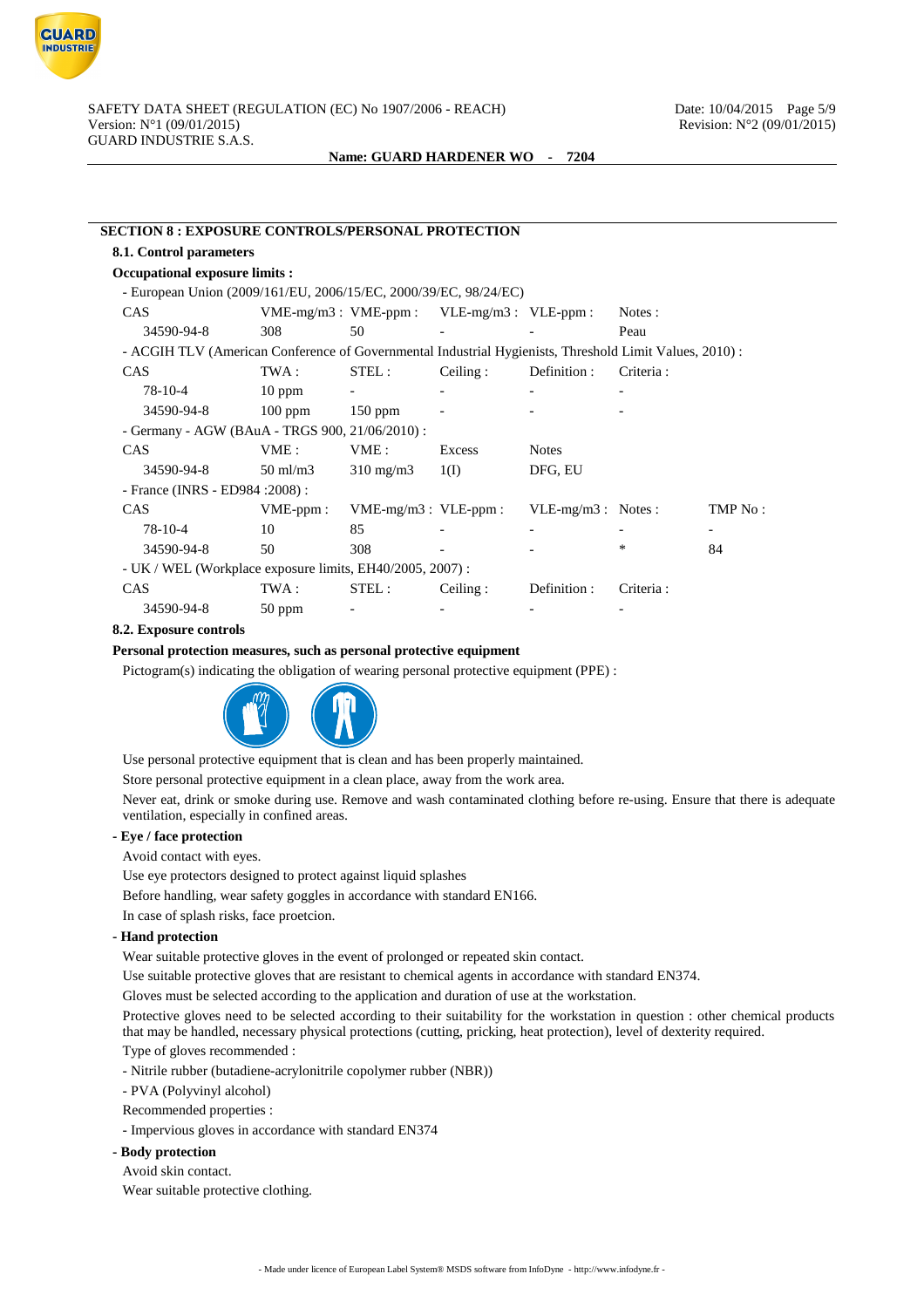

Suitable type of protective clothing :

In the event of substantial spatter, wear liquid-tight protective clothing against chemical risks (type 3) in accordance with EN14605 to prevent skin contact.

In the event of a risk of splashing, wear protective clothing against chemical risks (type 6) in accordance with EN13034 to prevent skin contact.

Work clothing worn by personnel shall be laundered regularly.

After contact with the product, all parts of the body that have been soiled must be washed.

**- Respiratory protection**

### Type of FFP mask :

Wear a disposable half-mask aerosol filter in accordance with standard EN149.

Type of mask with combined filters :

Wear a half mask in accordance with standard EN140.

Wear a half mask in accordance with standard EN405.

Wear a mask in accordance with standard EN136.

Respiratory protecion is required and must be in compliance with the regulations. Devices to be envisaged are : Half mask with filtering element, device with A-type filter.The norms of the European Normalization Comitee EN 136, 140 and 405 give the recommendations about respiraory masksans the norms EN 143 and 149 about filters.

### **SECTION 9 : PHYSICAL AND CHEMICAL PROPERTIES**

#### **9.1. Information on basic physical and chemical properties**

| <b>General information:</b>                            |                                                |
|--------------------------------------------------------|------------------------------------------------|
| Physical state:                                        | fluid liquid.                                  |
| Important health, safety and environmental information |                                                |
| pH:                                                    | Not relevant.                                  |
| Boiling point/boiling range:                           | not specified.                                 |
| Flash Point Interval:                                  | $60^{\circ}$ C < PE <= 93 $^{\circ}$ C         |
| Vapour pressure $(50^{\circ}C)$ :                      | not relevant.                                  |
| Density:                                               | $\leq 1$                                       |
|                                                        | Method for determining the density:            |
|                                                        | ISO 3507 (Laboratory glassware - Pycnometers). |
| Water solubility:                                      | Insoluble.                                     |
| Viscosity:                                             | $v < 7$ mm2/s (40°C)                           |
| Melting point/melting range :                          | not specified.                                 |
| Self-ignition temperature :                            | not specified.                                 |
| Decomposition point/decomposition range :              | not specified.                                 |
| 9.2. Other information                                 |                                                |
| No data available.                                     |                                                |

# **SECTION 10 : STABILITY AND REACTIVITY**

#### **10.1. Reactivity**

No data available.

#### **10.2. Chemical stability**

This mixture is stable under the recommended handling and storage conditions in section 7.

#### **10.3. Possibility of hazardous reactions**

When exposed to high temperatures, the mixture can release hazardous decomposition products, such as carbon monoxide and dioxide, fumes and nitrogen oxide.

#### **10.4. Conditions to avoid**

#### **10.5. Incompatible materials**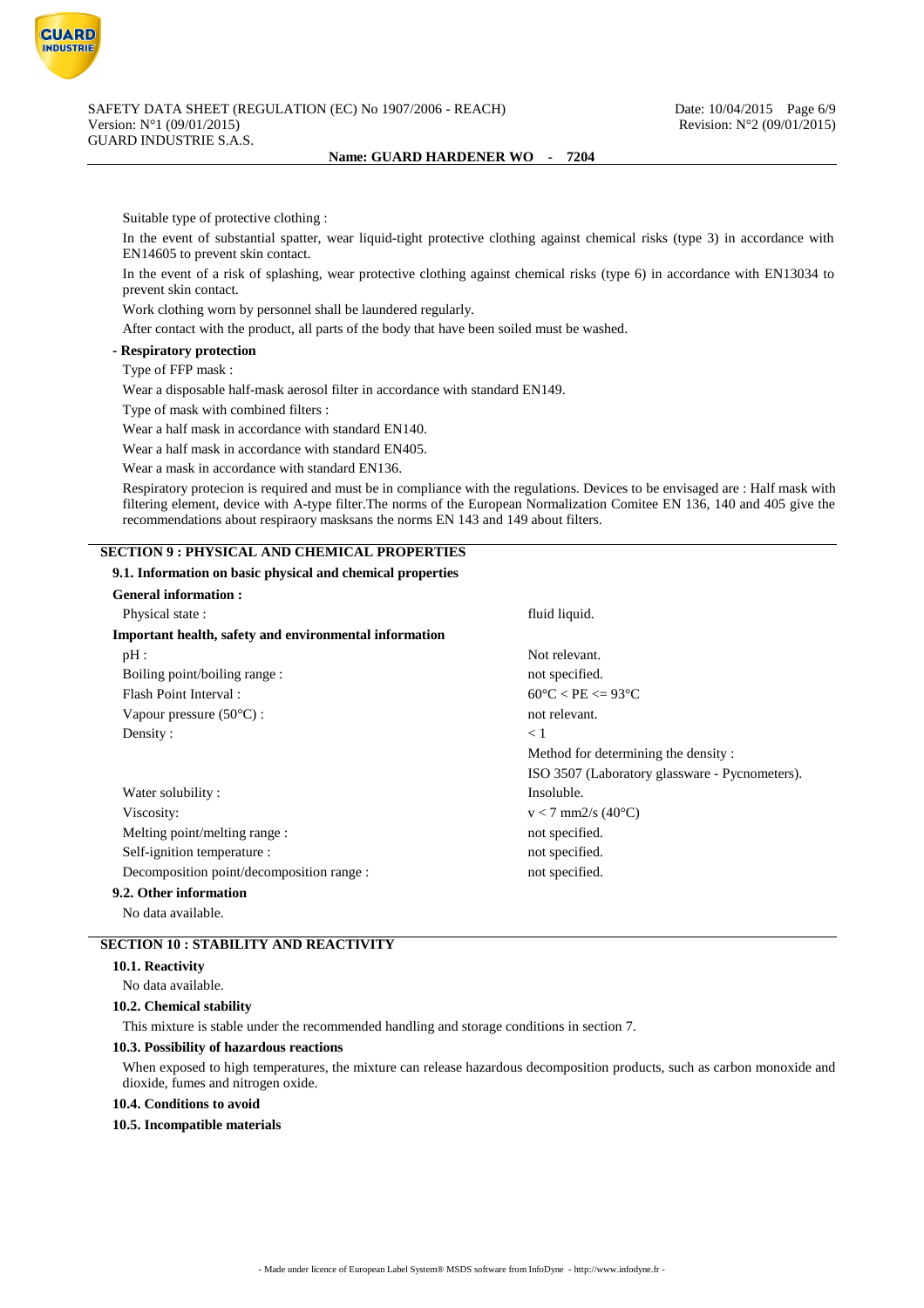

## **10.6. Hazardous decomposition products**

The thermal decomposition may release/form :

- carbon monoxide (CO)
- carbon dioxide (CO2)

### **SECTION 11 : TOXICOLOGICAL INFORMATION**

### **11.1. Information on toxicological effects**

Exposure to vapours from solvents in the mixture in excess of the stated occupational exposure limit may result in adverse health effects such as mucous membrane and respiratory system irritation and adverse effects on kidney, liver and central nervous system.

Symptoms produced will include headaches, numbness, dizziness, fatigue, muscular asthenia and, in extreme cases, loss of consciousness.

Repeated or prolonged contact with the mixture may cause removal of natural oil from the skin resulting in non-allergic contact dermatitis and absorption through the skin.

Splashes in the eyes may cause irritation and reversible damage

Aspiration toxicity includes severe acute effects such as chemical pneumonia, varying degrees of pulmonary injury or death following aspiration.

#### **11.1.1. Substances**

#### **Acute toxicity :**

ALCANCES(ISO) EN C11-15 (CAS: 90622-58-5) Dermal route : DL50 > 5000 mg/kg

Species : Rabbit OECD Guideline 402 (Acute Dermal Toxicity)

Inhalation route (Vapours) : LC50 >= 20 mg/l

Species : Rat OECD Guideline 403 (Acute Inhalation Toxicity)

### **Germ cell mutagenicity :**

ALCANCES(ISO) EN C11-15 (CAS: 90622-58-5)

No mutagenic effect.

#### **Carcinogenicity :**

ALCANCES(ISO) EN C11-15 (CAS: 90622-58-5) Carcinogenicity Test : Negative.

No carcinogenic effect.

#### **Reproductive toxicant :**

ALCANCES(ISO) EN C11-15 (CAS: 90622-58-5) No toxic effect for reproduction

#### **Specific target organ systemic toxicity - repeated exposure :**

ALCANCES(ISO) EN C11-15 (CAS: 90622-58-5)

Species : Rat

#### **11.1.2. Mixture**

#### **Aspiration hazard :**

May be fatal if swallowed and enters airways.

Aspiration toxicity includes severe acute effects such as chemical pneumonia, varying degrees of pulmonary injury or death following aspiration.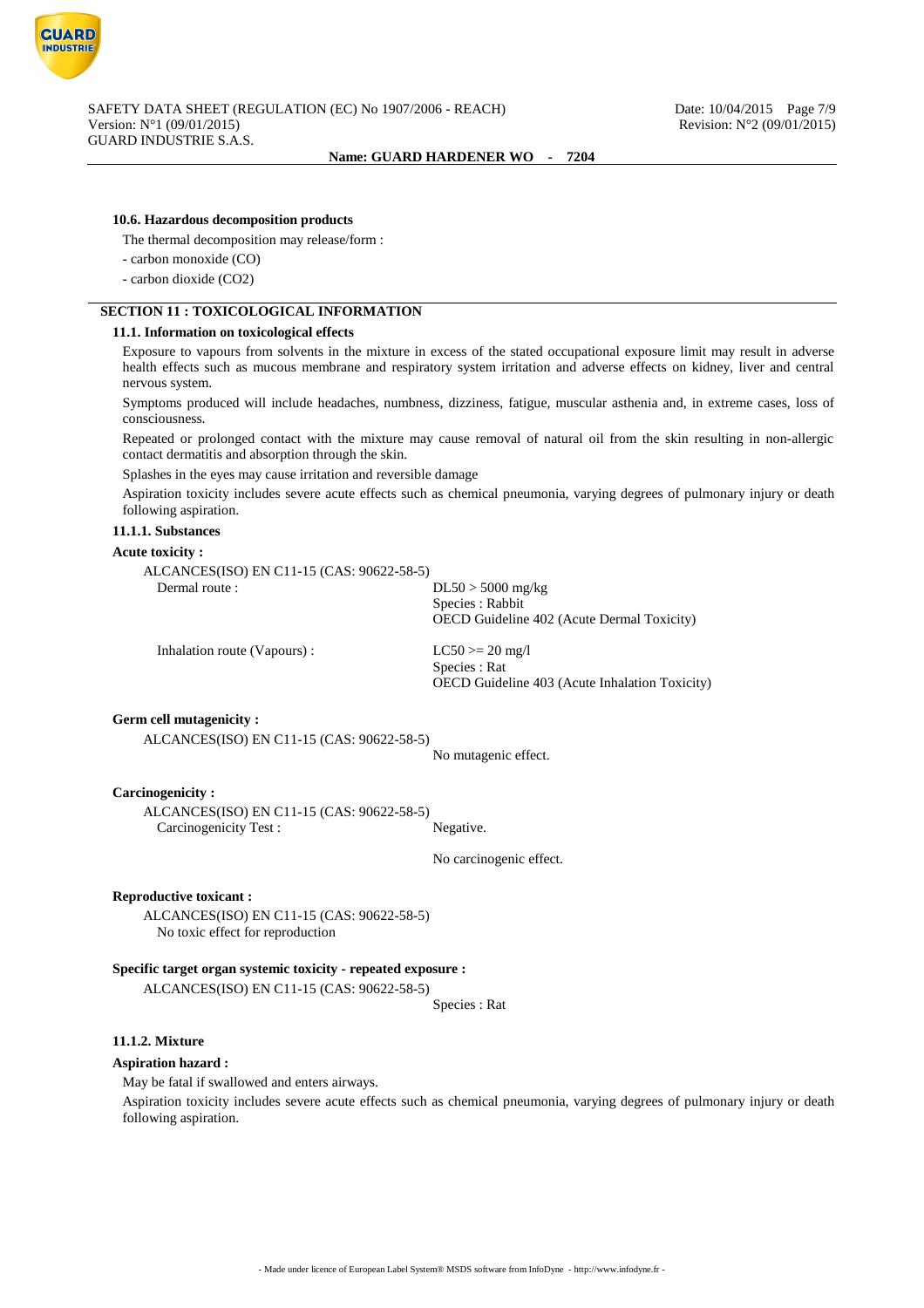

### **SECTION 12 : ECOLOGICAL INFORMATION**

### **12.1. Toxicity**

### **12.1.2. Mixtures**

No aquatic toxicity data available for the mixture.

## **12.2. Persistence and degradability**

### **Substances**

ALCANCES(ISO) EN C11-15 (CAS: 90622-58-5)

Biodegradability : no degradability data is available, the substance is considered as not degrading quickly.

#### **12.3. Bioaccumulative potential**

No data available.

### **12.4. Mobility in soil**

No data available.

## **12.5. Results of PBT and vPvB assessment**

No data available.

#### **12.6. Other adverse effects**

No data available.

# **SECTION 13 : DISPOSAL CONSIDERATIONS**

Proper waste management of the mixture and/or its container must be determined in accordance with Directive 2008/98/EC.

#### **13.1. Waste treatment methods**

Do not pour into drains or waterways.

#### **Waste :**

Waste management is carried out without endangering human health, without harming the environment and, in particular without risk to water, air, soil, plants or animals.

Recycle or dispose of waste in compliance with current legislation, preferably via a certified collector or company.

Do not contaminate the ground or water with waste, do not dispose of waste into the environment.

#### **Soiled packaging :**

Empty container completely. Keep label(s) on container.

Give to a certified disposal contractor.

## **SECTION 14 : TRANSPORT INFORMATION**

#### Exempt from transport classification and labelling.

Transport product in compliance with provisions of the ADR for road, RID for rail, IMDG for sea and ICAO/IATA for air transport (ADR 2011 - IMDG 2010 - ICAO/IATA 2012).

### **SECTION 15 : REGULATORY INFORMATION**

**15.1. Safety, health and environmental regulations/legislation specific for the substance or mixture**

#### **- Classification and labelling information included in section 2:**

The following regulations have been used:

- Directive 67/548/EEC and its adaptations
- Directive 1999/45/EC and its adaptations
- Regulation EC 1272/2008 modified by regulation EC 286/2011

#### **- Container information:**

Packaging to be fitted with child-resistant fastenings (see EC Regulation No. 1272/2008, Annex II, Part 3). Containers to be fitted with a tactile warning of danger (see EC Regulation No. 1272/2008, Annex II, Part 3).